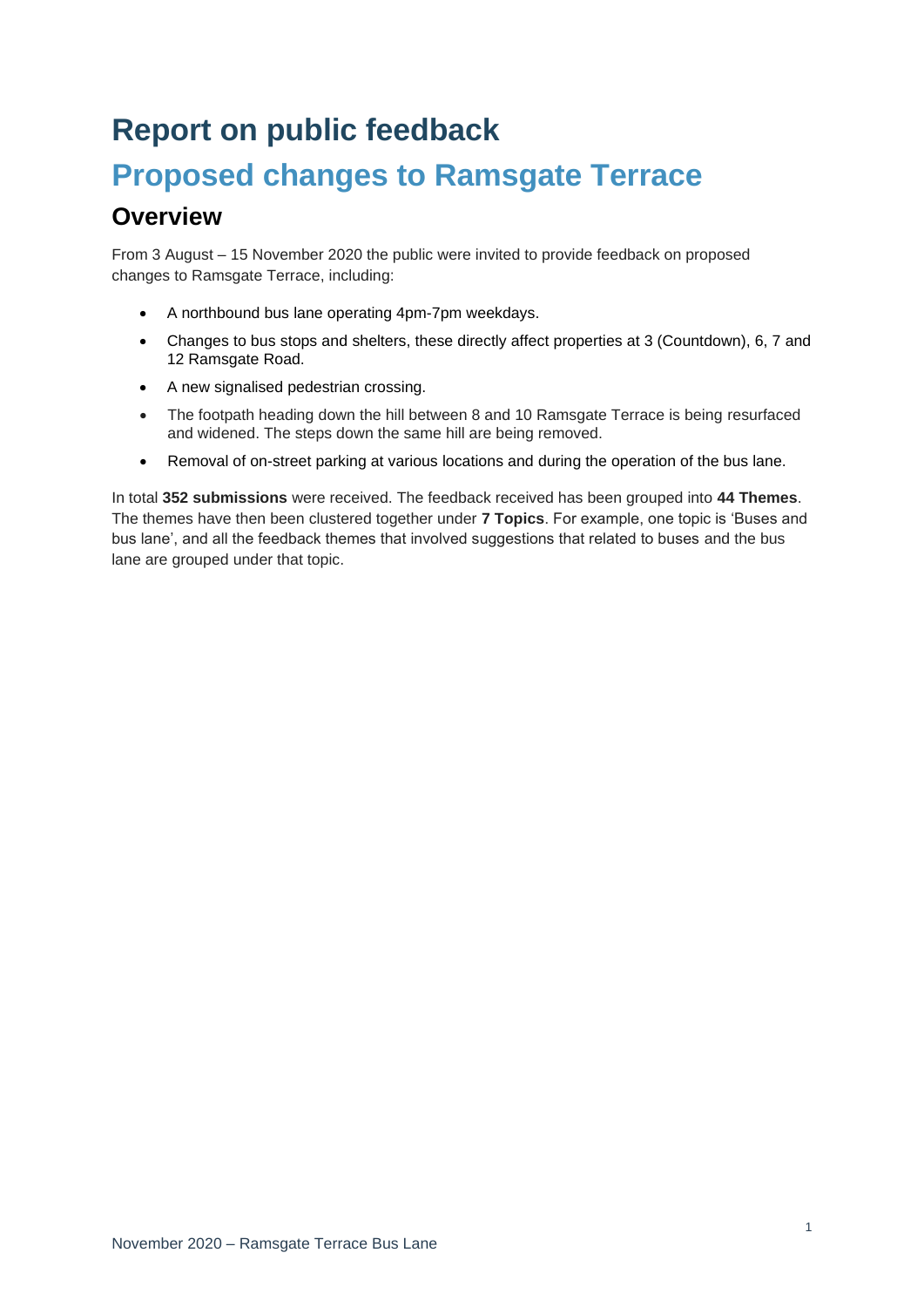### **Feedback overview**



We received public feedback on the proposal from 352 submitters, the 10 most mentioned feedback themes<sup>1</sup> were:

<sup>&</sup>lt;sup>1</sup> One person's or organisation's submission can count towards multiple themes and topics.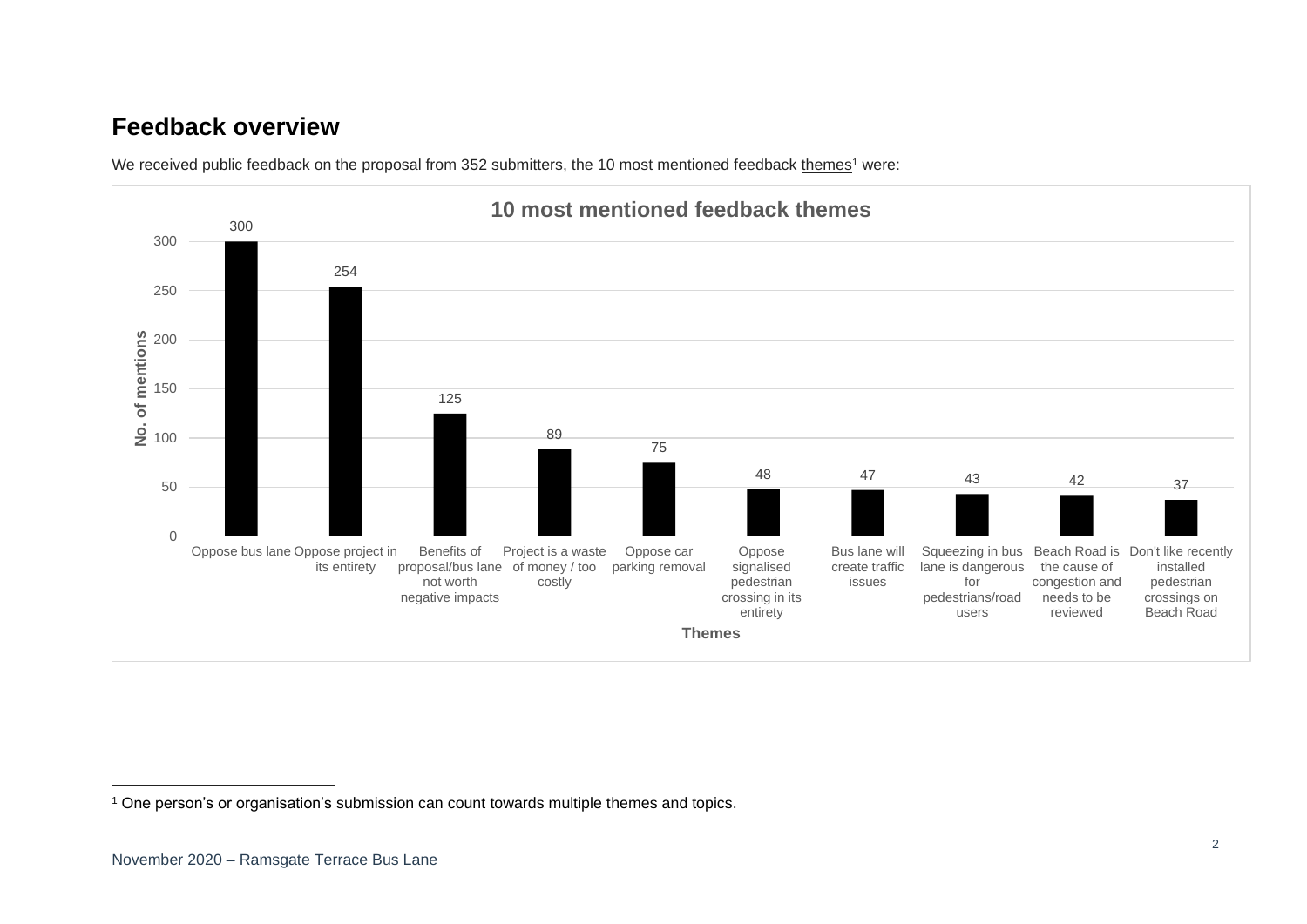## **Key feedback topics and themes**

This section outlines the feedback topics and related themes from all submitters, as well as AT's responses to the feedback themes. One person's or organisation's submission can count towards multiple topics and themes.

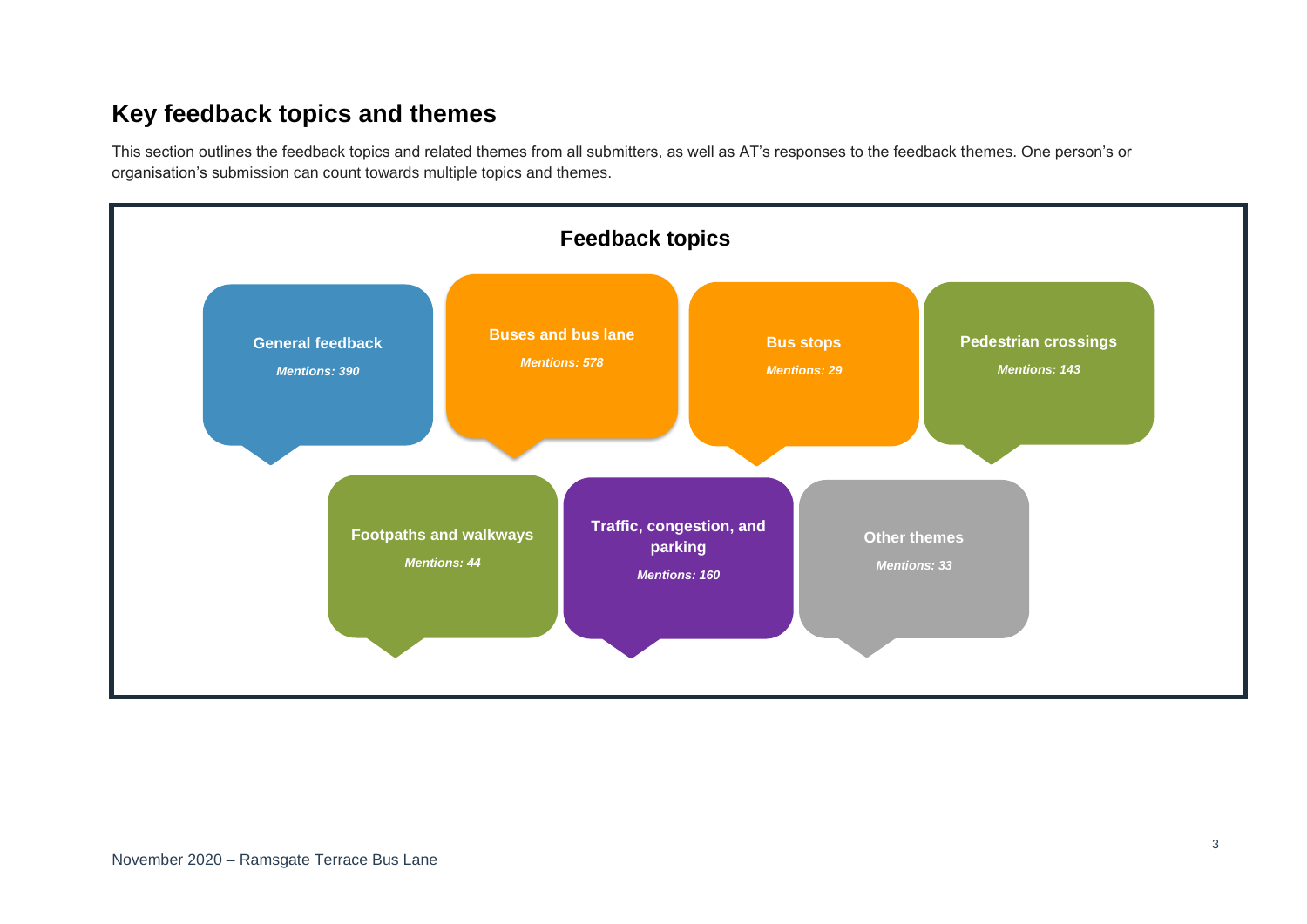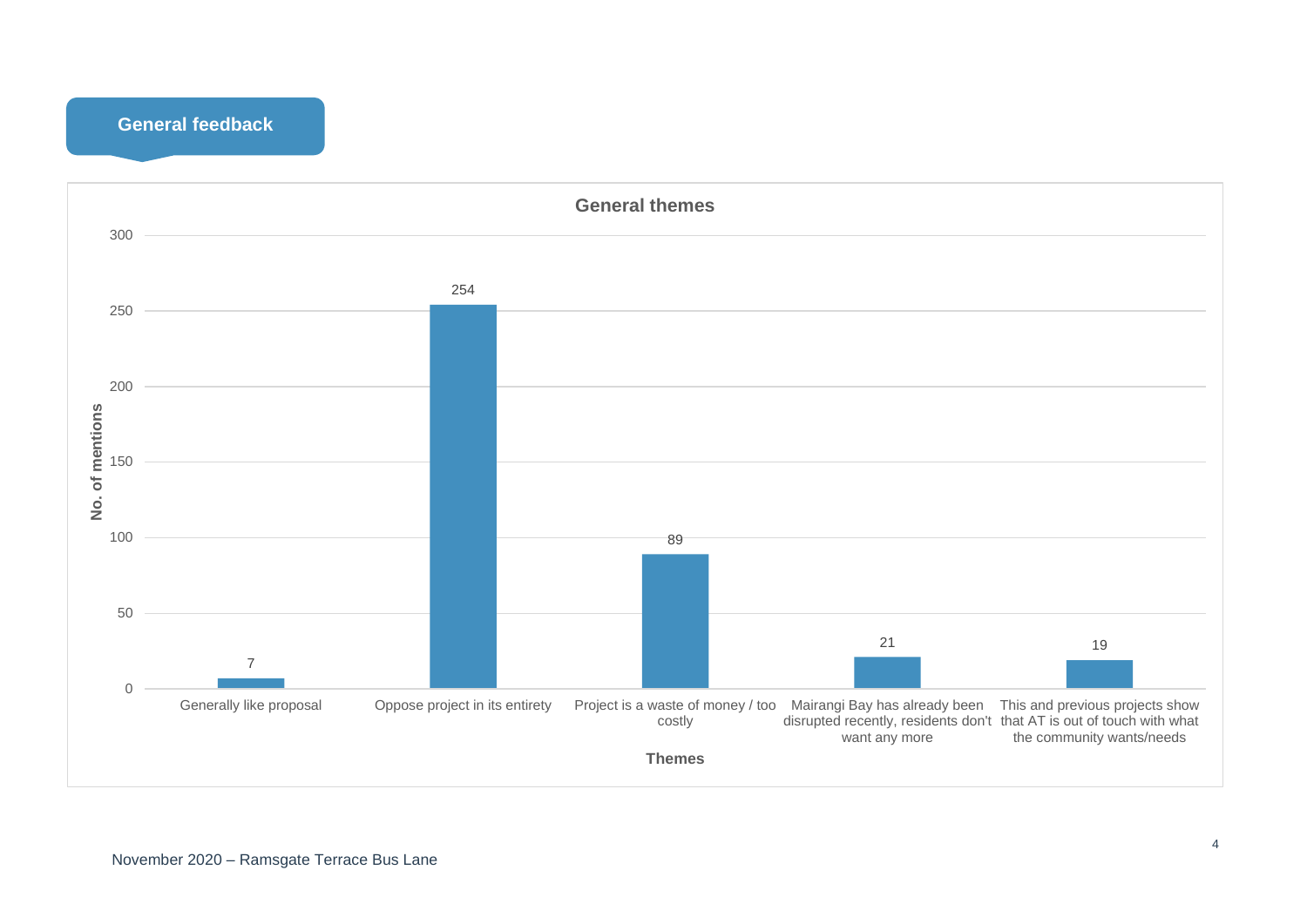| <b>Feedback Theme</b>                                                                                                   | <b>Main Points</b>                                                                                                                                                                                                                                                                                             |
|-------------------------------------------------------------------------------------------------------------------------|----------------------------------------------------------------------------------------------------------------------------------------------------------------------------------------------------------------------------------------------------------------------------------------------------------------|
| Generally, like proposal<br><b>Mentions: 7</b>                                                                          | • Generally, like proposal.                                                                                                                                                                                                                                                                                    |
| Oppose project in its<br>entirety<br>Mentions: 254                                                                      | • Like nothing about proposal.<br>• Proposal isn't required (e.g. traffic isn't that bad).<br>• Don't change anything.<br>• Spend money elsewhere / areas of greater priority.                                                                                                                                 |
| Project is a waste of<br>money / too costly<br>Mentions: 89                                                             | • Minimal benefit and potentially more congestion.<br>• Expense is not justified.<br>• This is a waste of money.<br>• Expense has already been paid for latest upgrades.<br>• Only benefits bus users not all rate payers.<br>• The price is too high.<br>• Spend money elsewhere / areas of greater priority. |
| Mairangi Bay has<br>already been disrupted<br>recently; residents don't<br>want any more<br>Mentions: 21                | • Digging up newly laid traffic improvements is not acceptable.<br>• Further roadworks disruption is unwelcome in Mairangi Bay.<br>• Waste of money to dig up new traffic calming installations.                                                                                                               |
| This and previous<br>projects show that AT is<br>out of touch with what<br>the community<br>wants/needs<br>Mentions: 19 | • AT will just go ahead with what they want to do and ignore community feedback.<br>• AT has already made Mairangi Bay worse with previous projects (particularly pedestrian crossing on Beach Road).<br>• Proposal is not in line with what this community wants.                                             |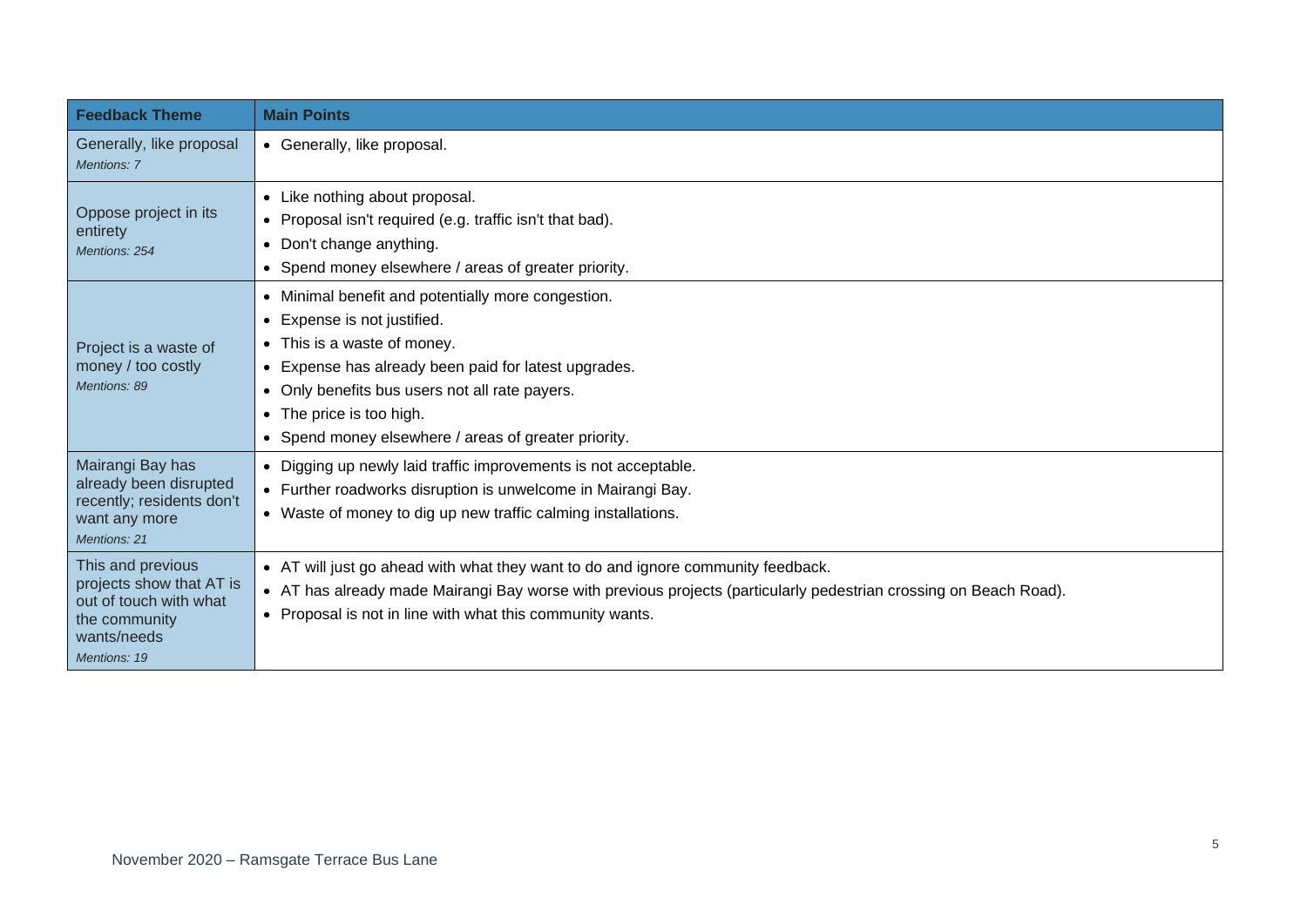**Buses and bus lane**

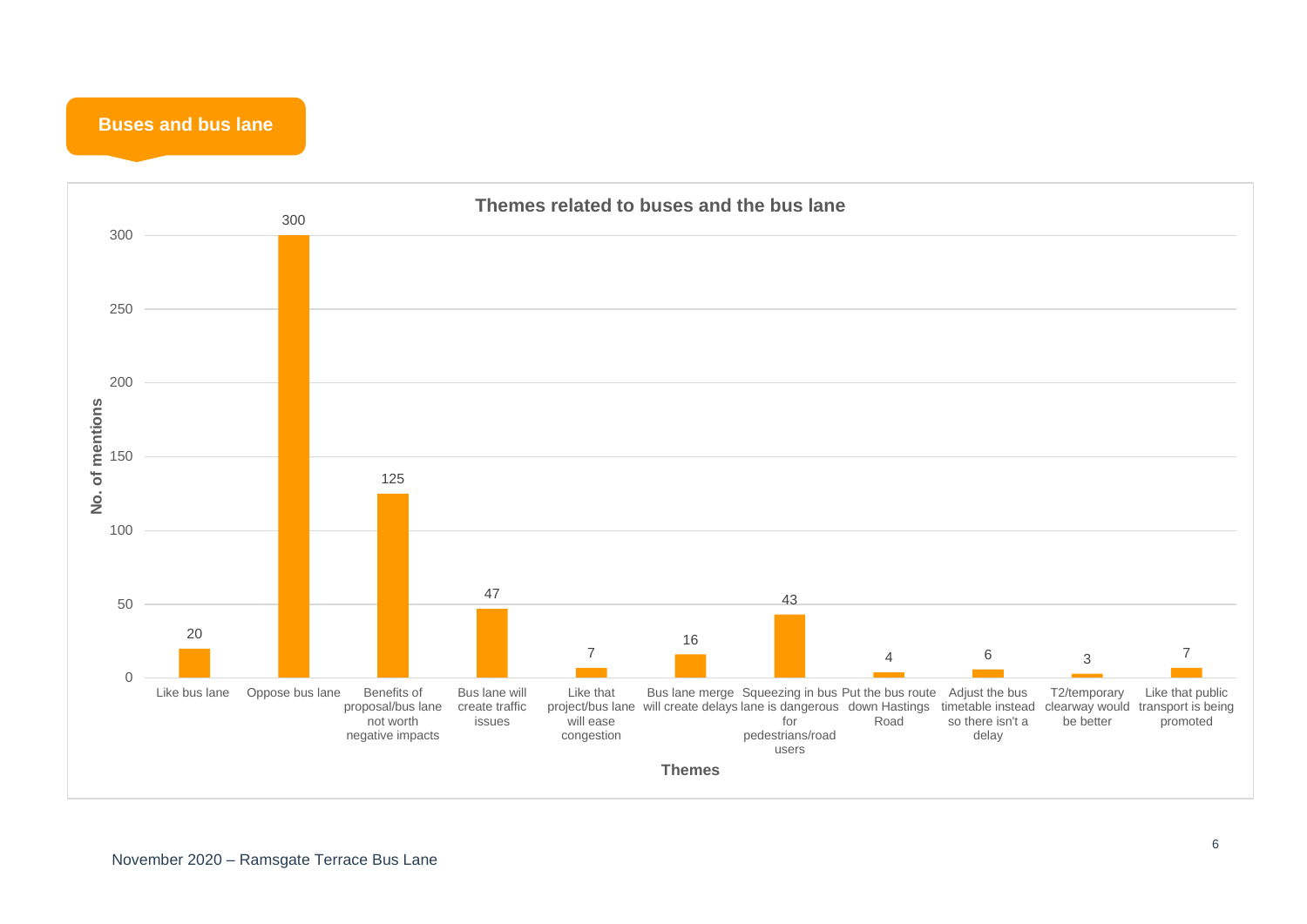| <b>Feedback Theme</b>                                                                     | <b>Main Points</b>                                                                                                                                                                                                                                                                                                                                                                                                                                                                                                                                                                                                                                                                                                                                                                                                                                           |
|-------------------------------------------------------------------------------------------|--------------------------------------------------------------------------------------------------------------------------------------------------------------------------------------------------------------------------------------------------------------------------------------------------------------------------------------------------------------------------------------------------------------------------------------------------------------------------------------------------------------------------------------------------------------------------------------------------------------------------------------------------------------------------------------------------------------------------------------------------------------------------------------------------------------------------------------------------------------|
| Like bus lane<br><b>Mentions: 20</b>                                                      | • Generally, like bus lane.<br>• Will speed up journey times.<br>• The 3min travel time saving underestimates the actual benefits.                                                                                                                                                                                                                                                                                                                                                                                                                                                                                                                                                                                                                                                                                                                           |
| Oppose bus lane<br>Mentions: 300                                                          | • Leave it as it is.<br>• Bus lane not necessary.<br>• Bus lane will be at expense of cyclists, pedestrians, and vehicles.<br>• Would rather have the parking than a bus lane.<br>• Will add more congestion to the area.                                                                                                                                                                                                                                                                                                                                                                                                                                                                                                                                                                                                                                    |
| <b>Benefits of</b><br>proposal/bus lane<br>not worth negative<br>impacts<br>Mentions: 125 | • Proposal is not necessary/not required.<br>• The projects benefits are minimal at best.<br>• Changes not justified for a bus every 15mins.<br>• Changes not warranted for the number of passengers on the buses along this part of the route.<br>• Time savings for buses do not justify the costs of project.<br>Buses will still need to get through the Beach Road intersection, so will not save much time.<br>$\bullet$<br>• Congestion is non-existent and/or rare and/or minimal and/or short-lived.<br>Bus lane operating hours are too long.<br>• Proposals benefits are not worth impact on traffic flow.<br>Proposals benefits are not worth parking removal.<br>$\bullet$<br>• Proposals benefits are not worth the safety risks created for people trying to cross the road.<br>• Proposals benefits are not worth disruption to the village. |
| <b>Bus lane will create</b><br>traffic issues<br><b>Mentions: 47</b>                      | • Project will not incentives any/enough people to use the bus, so will not improve congestion.<br>• Generally, adding bus lane will increase congestion (generally, or due to merge back into traffic lane).<br>• Will add congestion and complexity in a complex environment, which includes the entry/exit from Countdown.<br>• Will make it harder to enter/exit the Countdown supermarket.                                                                                                                                                                                                                                                                                                                                                                                                                                                              |
| Like that project/bus<br>lane will ease<br>congestion<br>Mentions: 7                      | • Like that providing a bus lane will reduce traffic/traffic congestion.<br>• Think that project will improve traffic flow.                                                                                                                                                                                                                                                                                                                                                                                                                                                                                                                                                                                                                                                                                                                                  |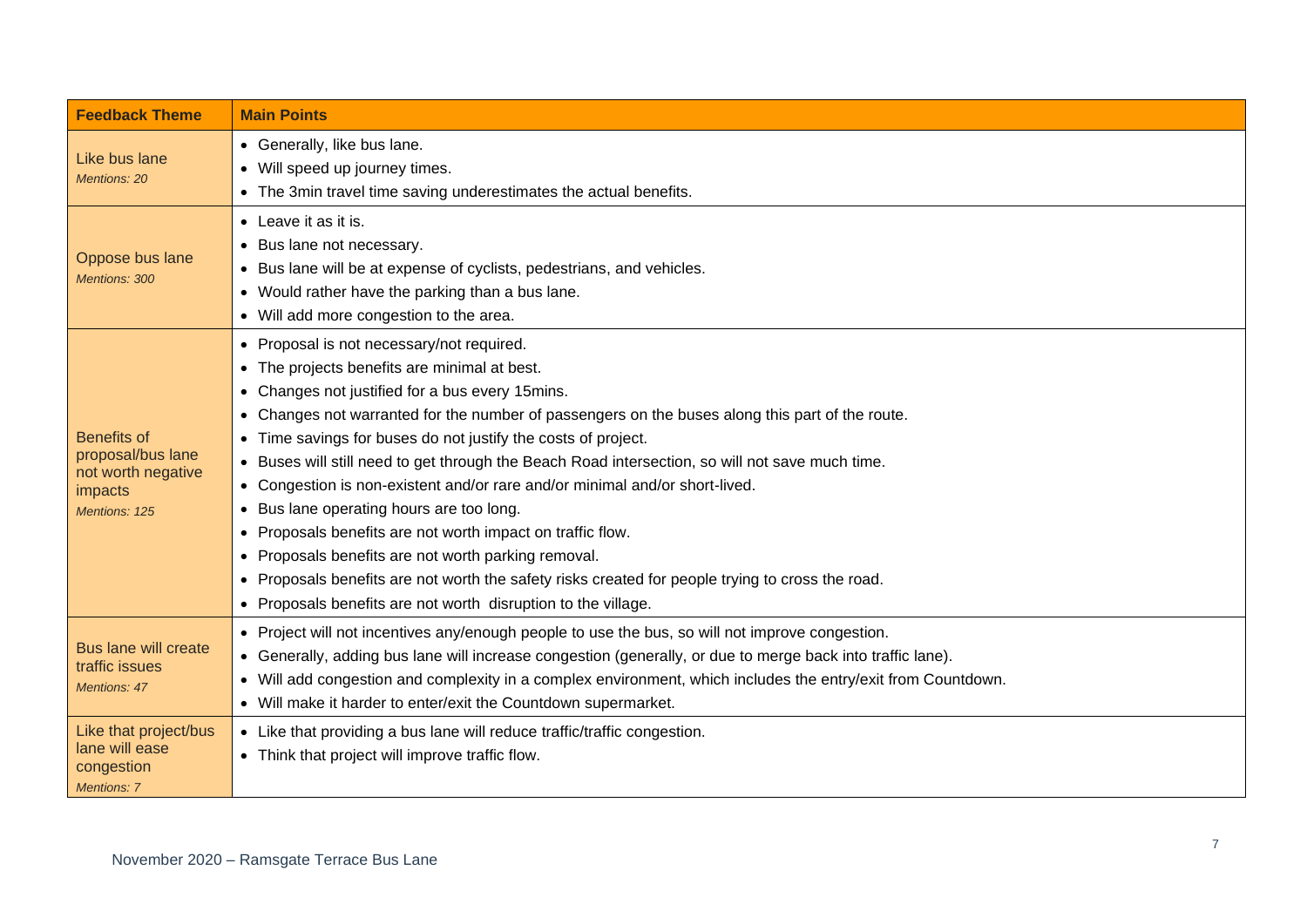| <b>Feedback Theme</b>                                                                  | <b>Main Points</b>                                                                                                                                                                                                                                                                                                                                                                                                                                                                                                                                                                                            |
|----------------------------------------------------------------------------------------|---------------------------------------------------------------------------------------------------------------------------------------------------------------------------------------------------------------------------------------------------------------------------------------------------------------------------------------------------------------------------------------------------------------------------------------------------------------------------------------------------------------------------------------------------------------------------------------------------------------|
| Bus lane merge will<br>create delays<br>Mentions: 16                                   | • The bus will lose any time savings gained once it meets Beach Rd.<br>• Bus merging before roundabout will cause congestion on Ramsgate Terrace.<br>• AT has not considered this in their calculations.                                                                                                                                                                                                                                                                                                                                                                                                      |
| Squeezing in bus<br>lane is dangerous for<br>pedestrians/road<br>users<br>Mentions: 43 | • Road is too narrow for a third lane.<br>• The footpath on Ramsgate Terrace is too narrow and dangerous for pedestrians as it is, buses will be close to the footpath and may sideswipe<br>pedestrians.<br>• Bus lane will mean buses are travelling faster right next to the footpath, which is dangerous for pedestrians.<br>• Pedestrian safety is more important than a bus lane.<br>• People may step out into the bus lane that used to be parking, particularly children.<br>• Narrow lanes will mean buses will stray into other lanes.<br>• 3 lanes of traffic is not safe in Mairangi Bay village. |
| Put the bus route<br>down Hastings Road<br>Mentions: 4                                 | • Hastings Road is a better road for the bus than Ramsgate Terrace.                                                                                                                                                                                                                                                                                                                                                                                                                                                                                                                                           |
| Adjust the bus<br>timetable instead so<br>there isn't a delay<br>Mentions: 6           | • Why doesn't AT just change the schedule to allow for peak time delay.<br>• Delay is minimal and can be allowed for in schedule.                                                                                                                                                                                                                                                                                                                                                                                                                                                                             |
| T2/temporary<br>clearway would be<br>better<br><b>Mentions: 3</b>                      | • Provide a T2 lane instead.<br>• Provide a clearway instead (i.e. allow parking outside of bus lane operating hours).                                                                                                                                                                                                                                                                                                                                                                                                                                                                                        |
| Like that public<br>transport is being<br>promoted<br><b>Mentions: 7</b>               | • Like that public transport is being prioritised/promoted.                                                                                                                                                                                                                                                                                                                                                                                                                                                                                                                                                   |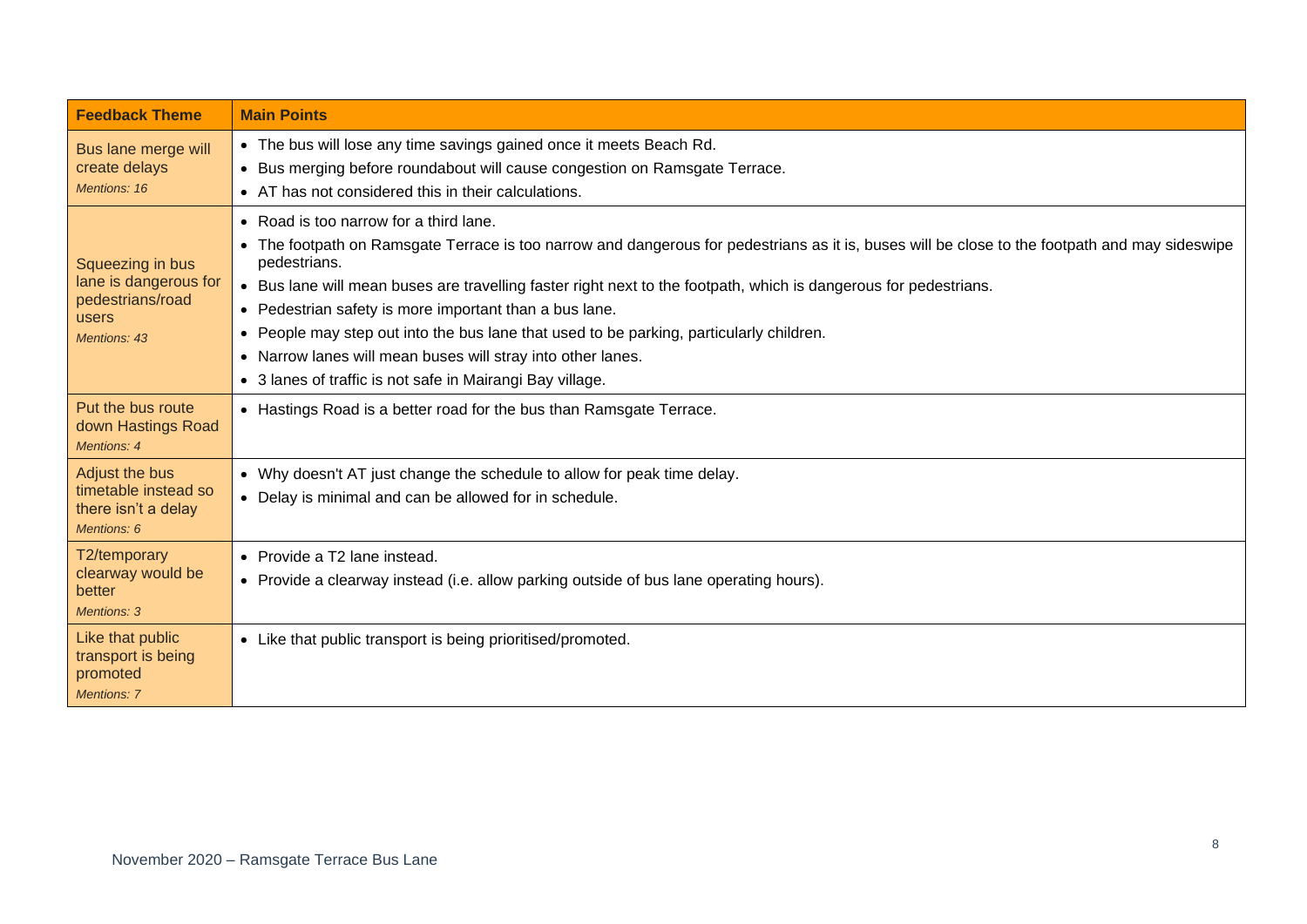#### **Bus stops**

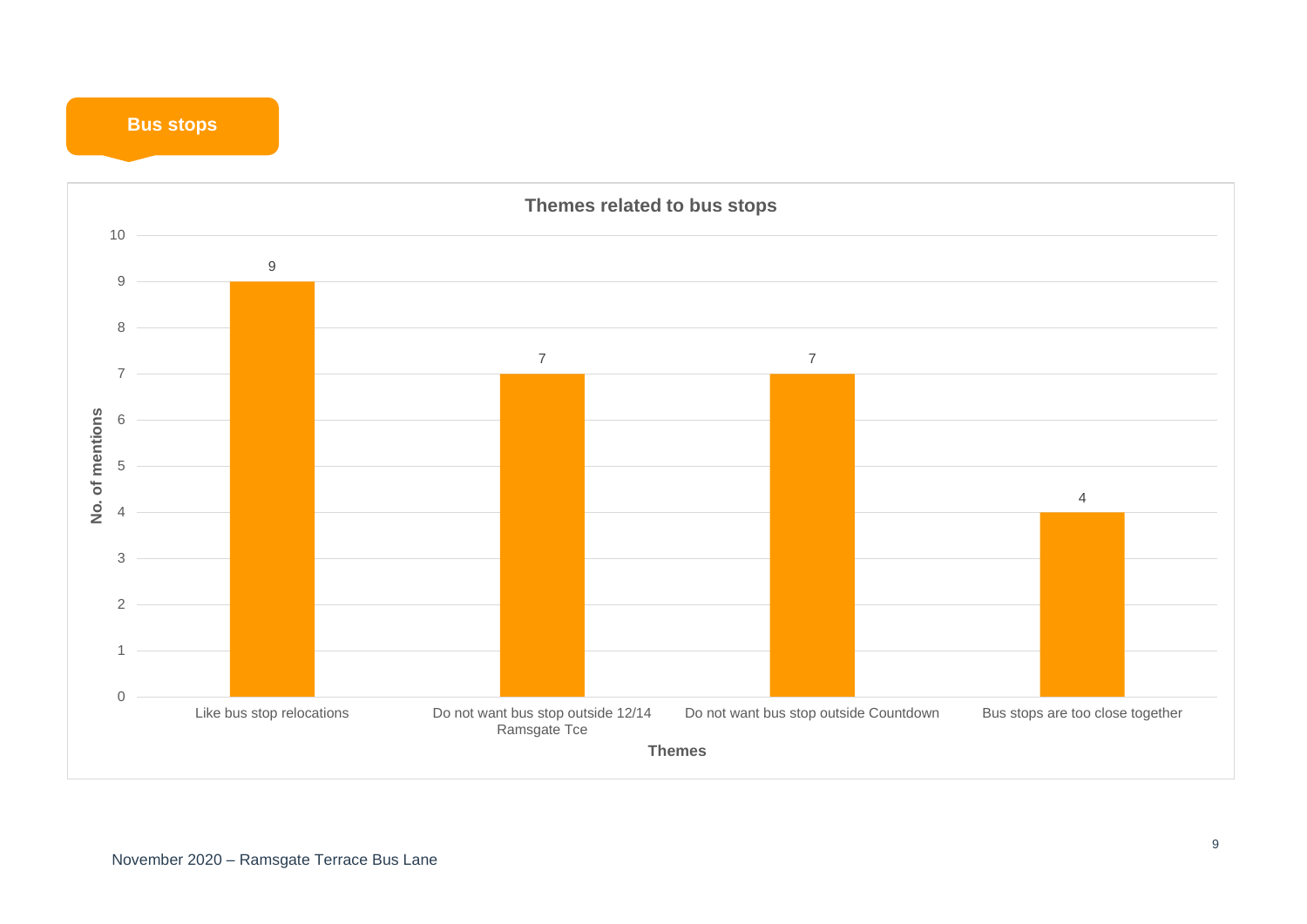| <b>Feedback Theme</b>                                                           | <b>Main Points</b>                                                                                                                                                                                                                                                                                                                                        |
|---------------------------------------------------------------------------------|-----------------------------------------------------------------------------------------------------------------------------------------------------------------------------------------------------------------------------------------------------------------------------------------------------------------------------------------------------------|
| Like bus stop<br>relocations<br>Mentions: 9                                     | • Like new location outside Countdown.<br>Like that bus stop is being moved away from the entrance to tennis/bowls club.<br>• Like new location outside 12/14 Sunnybrae Road.<br>Like that bus stop is being moved from outside Countdown.<br>• New locations are safer/better.                                                                           |
| Do not want bus stop<br>outside 12/14<br>Ramsgate Terrace<br><b>Mentions: 7</b> | The proposed shelter will obscure drivers view of street from driveways for Norfolk apartment and 14 Ramsgate Terrace.<br>Suggest put between 14 and 16 instead.<br>Bus shelter will block footpath.<br>Buses will block driveways.<br>Owner of property opposes bus stop and bus shelter.<br>Put bus stop/shelter where proposed pedestrian crossing is. |
| Do not want bus stop<br>outside Countdown<br>Mentions: 7                        | Bus shelter will block footpath.<br>• Putting the bus stop away from Countdown is safer for pedestrians.<br>• Not required as there is a bus stop just around the corner.                                                                                                                                                                                 |
| Bus stops are too close<br>together<br>Mentions: 4                              | • There will be a stop by Countdown and around corner by the dairy, this is too short and will mean bus stops twice in close succession.                                                                                                                                                                                                                  |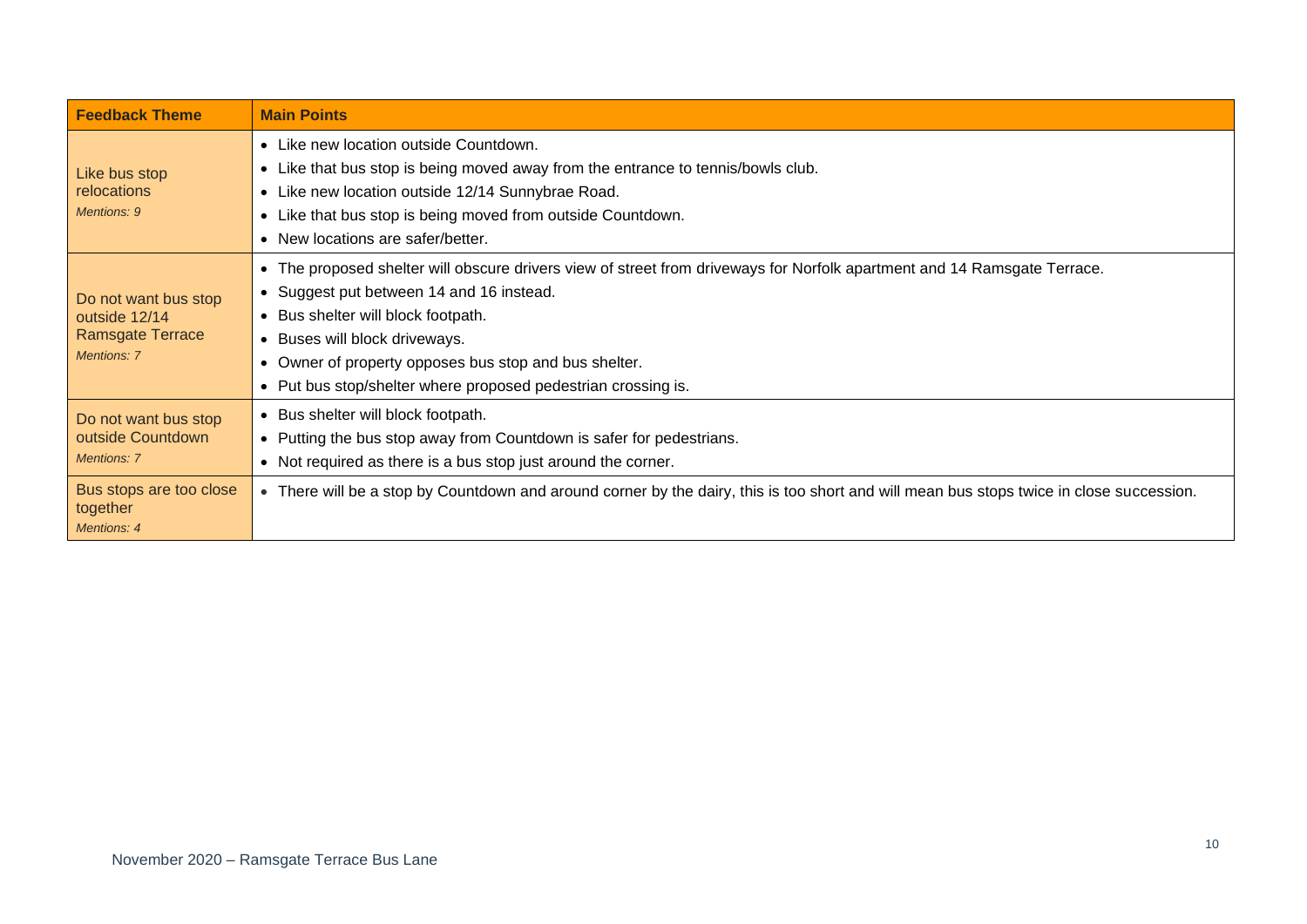

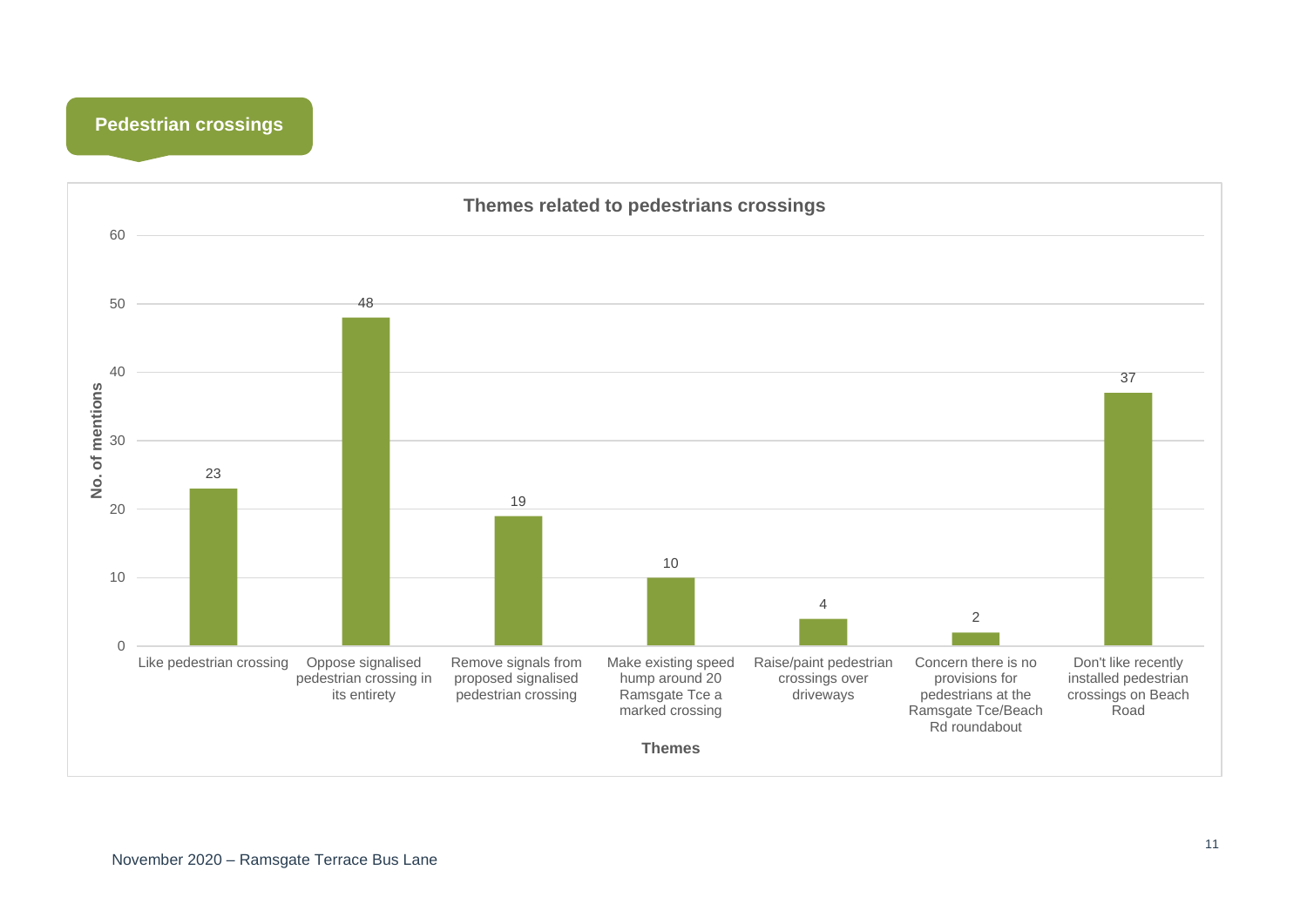| <b>Feedback Theme</b>                                                                                                                  | <b>Main Points</b>                                                                                                                                                                                                                                                                                                                                                                                                                                                                                                                        |
|----------------------------------------------------------------------------------------------------------------------------------------|-------------------------------------------------------------------------------------------------------------------------------------------------------------------------------------------------------------------------------------------------------------------------------------------------------------------------------------------------------------------------------------------------------------------------------------------------------------------------------------------------------------------------------------------|
| Like pedestrian crossing<br><b>Mentions: 23</b>                                                                                        | • Like pedestrian crossing.<br>• Pedestrian crossing good for safety.                                                                                                                                                                                                                                                                                                                                                                                                                                                                     |
| Oppose signalised<br>pedestrian crossing in<br>its entirety<br>Mentions: 48                                                            | Signalised pedestrian crossing is unnecessary.<br>• Don't need more crossings in the area (already have three new crossings on Beach Road).<br>• Crossing will slow down traffic and cause congestion.<br>• Crossing will slow down buses and erode the travel time savings of the bus lane.<br>• There is not much foot traffic in this location a signalised crossing isn't required.<br>Pedestrians do not have trouble crossing the road here, a signalised crossing is not required.<br>• Leave the pedestrian crossing where it is. |
| Remove signals from<br>proposed signalised<br>pedestrian crossing<br>Mentions: 19                                                      | • Change to a raised table, Swedish style crossing, zebra crossing or central refuge island.<br>• Oppose signalised crossing unless signals are removed.<br>• Crossing will slow down traffic and cause congestion.<br>• Crossing will slow down buses and erode the travel time savings of the bus lane.                                                                                                                                                                                                                                 |
| Make existing speed<br>hump around 20<br>Ramsgate Terrace a<br>marked crossing<br>Mentions: 10                                         | • This is used by pedestrians anyway.<br>• Should give pedestrians priority.<br>• A good place for a crossing, by walkways                                                                                                                                                                                                                                                                                                                                                                                                                |
| Raise/paint pedestrian<br>crossings over<br>driveways<br>Mentions: 4                                                                   | • Pedestrians should be provided raised priority crossings over entrance to Countdown and clubs.                                                                                                                                                                                                                                                                                                                                                                                                                                          |
| Concern there is no<br>provisions for<br>pedestrians at the<br>Ramsgate<br><b>Terrace/Beach Rd</b><br>roundabout<br><b>Mentions: 2</b> | • There is currently no provision for cycles and pedestrians to navigate the Ramsgate Terrace/Beach Rd roundabout intersection.                                                                                                                                                                                                                                                                                                                                                                                                           |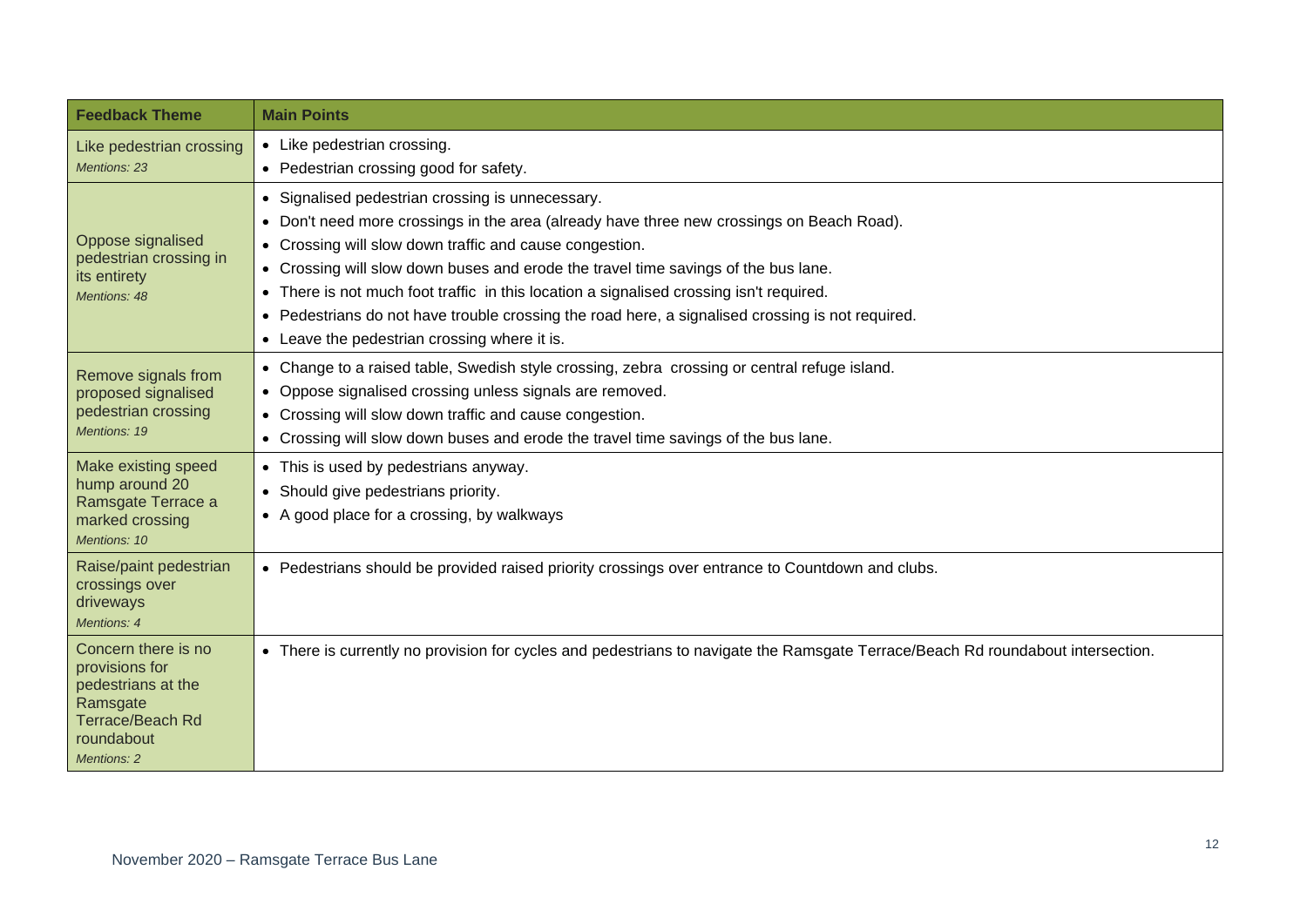| <b>Feedback Theme</b>                                                                            | <b>Main Points</b>                                                                                                                                                                                                                                                                                                                                                                                                                                                                                                                       |
|--------------------------------------------------------------------------------------------------|------------------------------------------------------------------------------------------------------------------------------------------------------------------------------------------------------------------------------------------------------------------------------------------------------------------------------------------------------------------------------------------------------------------------------------------------------------------------------------------------------------------------------------------|
| Don't like recently<br>installed pedestrian<br>crossings on Beach<br><b>Road</b><br>Mentions: 37 | Disagree with placement of existing crossings on Beach Road, they are dangerous and cause congestion.<br>Crossings on Beach Road are creating congestion which is why the buses are being delayed.<br>Existing pedestrians crossings should be moved/removed.<br>Existing pedestrian crossing by Paper Moon is dangerous.<br>There are many near misses between pedestrians and cars turning left from Montrose Terrace.<br>$\circ$<br>o Cars do not see pedestrians, Paper Moons umbrellas, tables, chairs, and customers block vision. |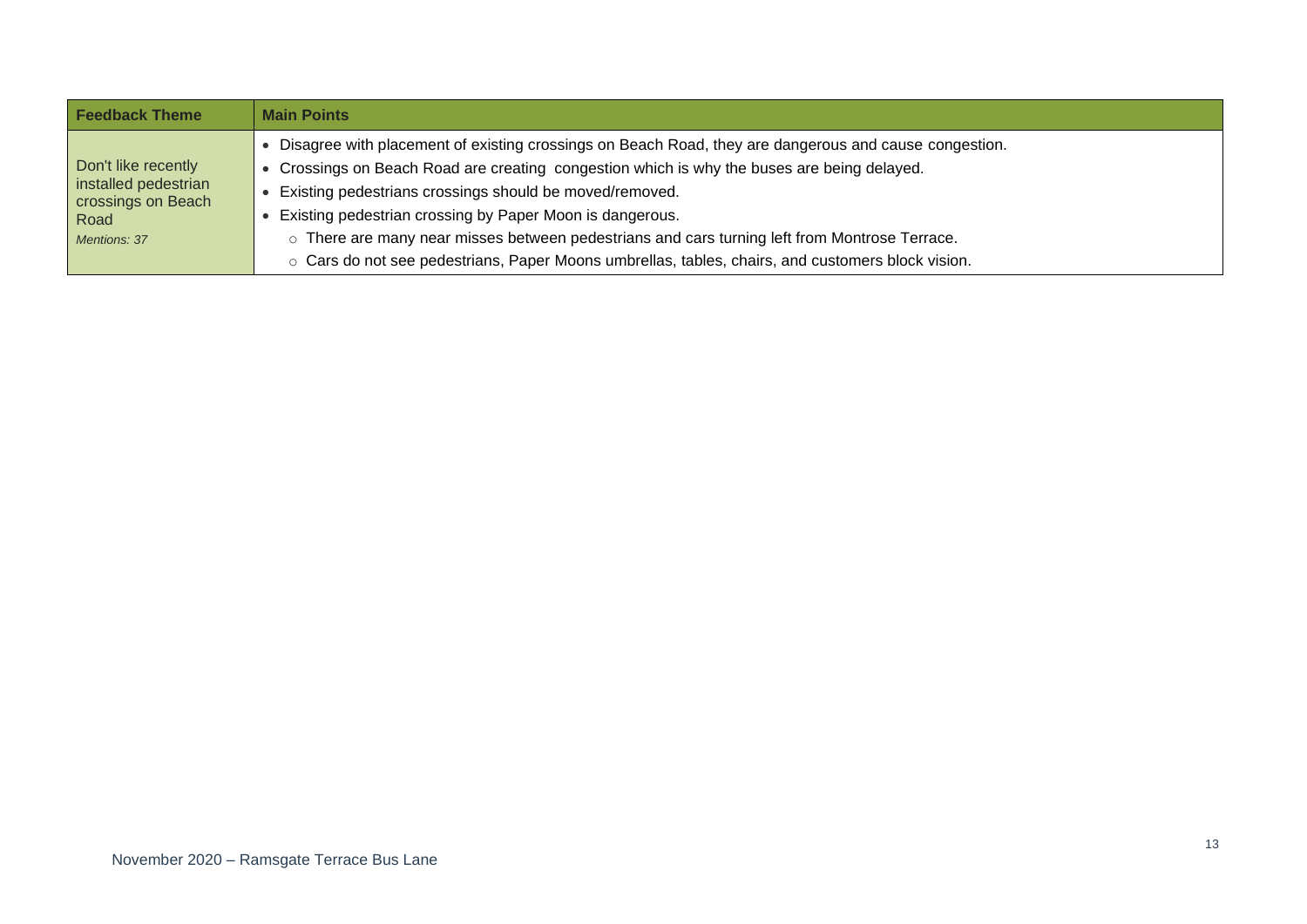#### **Footpaths and walkways**

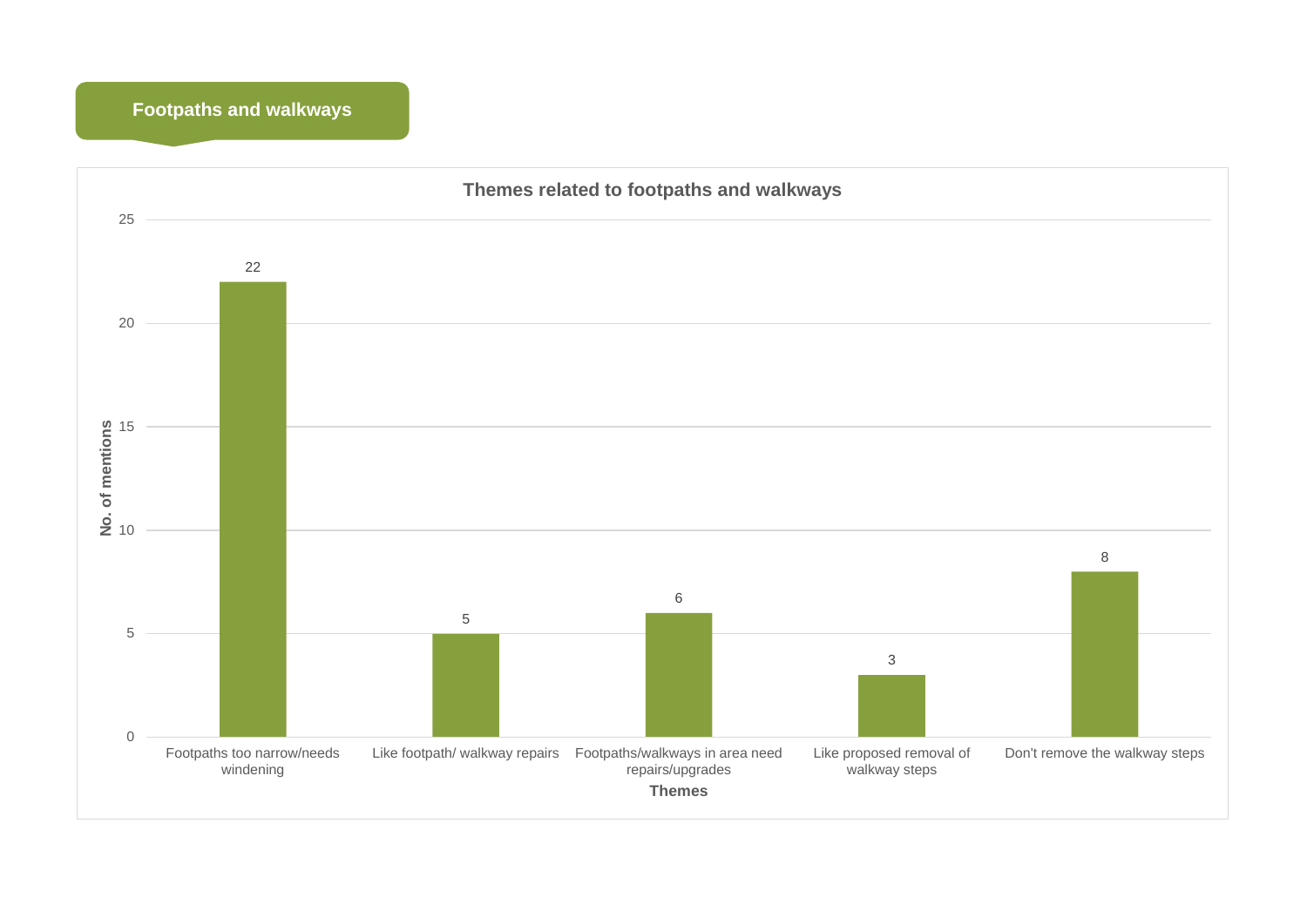| <b>Feedback Theme</b>                                                 | <b>Main Points</b>                                                                                                                                                                                                                                                                                                                                                                                                                                                                                                           |
|-----------------------------------------------------------------------|------------------------------------------------------------------------------------------------------------------------------------------------------------------------------------------------------------------------------------------------------------------------------------------------------------------------------------------------------------------------------------------------------------------------------------------------------------------------------------------------------------------------------|
| Footpaths too<br>narrow/needs widening<br><b>Mentions: 22</b>         | The footpath on Ramsgate Terrace is too narrow and is dangerous for pedestrians with large vehicles on road.<br>There are no berms and traffic is close to footpath.<br>Widen footpaths INSTEAD of installing a bus lane.<br>Buses cannot fit on Ramsgate Terrace; footpath needs to be widened to make pedestrians safe.<br>Currently, if people with pushchairs/scooters/children on bikes meet one party must use road to get past.<br>Removing footpath on one side to make a wider one on the other could be an option. |
| Like footpath/walkway<br>repairs<br><b>Mentions: 5</b>                | Like that footpath and/or walkway are being repaired.                                                                                                                                                                                                                                                                                                                                                                                                                                                                        |
| Footpaths/walkways in<br>area need<br>repairs/upgrades<br>Mentions: 6 | Please fix cracks in footpaths in area.<br>Walkway to Newhaven needs repair.<br>Stairs handrail was damaged in an accident and needs repair.<br>Please install lights in the walkway between 8 and 1 Ramsgate Terrace.                                                                                                                                                                                                                                                                                                       |
| Like proposed removal<br>of walkway steps<br><b>Mentions: 3</b>       | Like that steps are being removed from hill.<br>Steps need to be removed or repaired regardless if proposal goes ahead.                                                                                                                                                                                                                                                                                                                                                                                                      |
| Don't remove the<br>walkway steps<br>Mentions: 8                      | Community like walkway steps.<br>Steps are well used by people on foot.<br>Instead of installing a ramp replace steps for steps.<br>Only prams and bikes use the ramp.                                                                                                                                                                                                                                                                                                                                                       |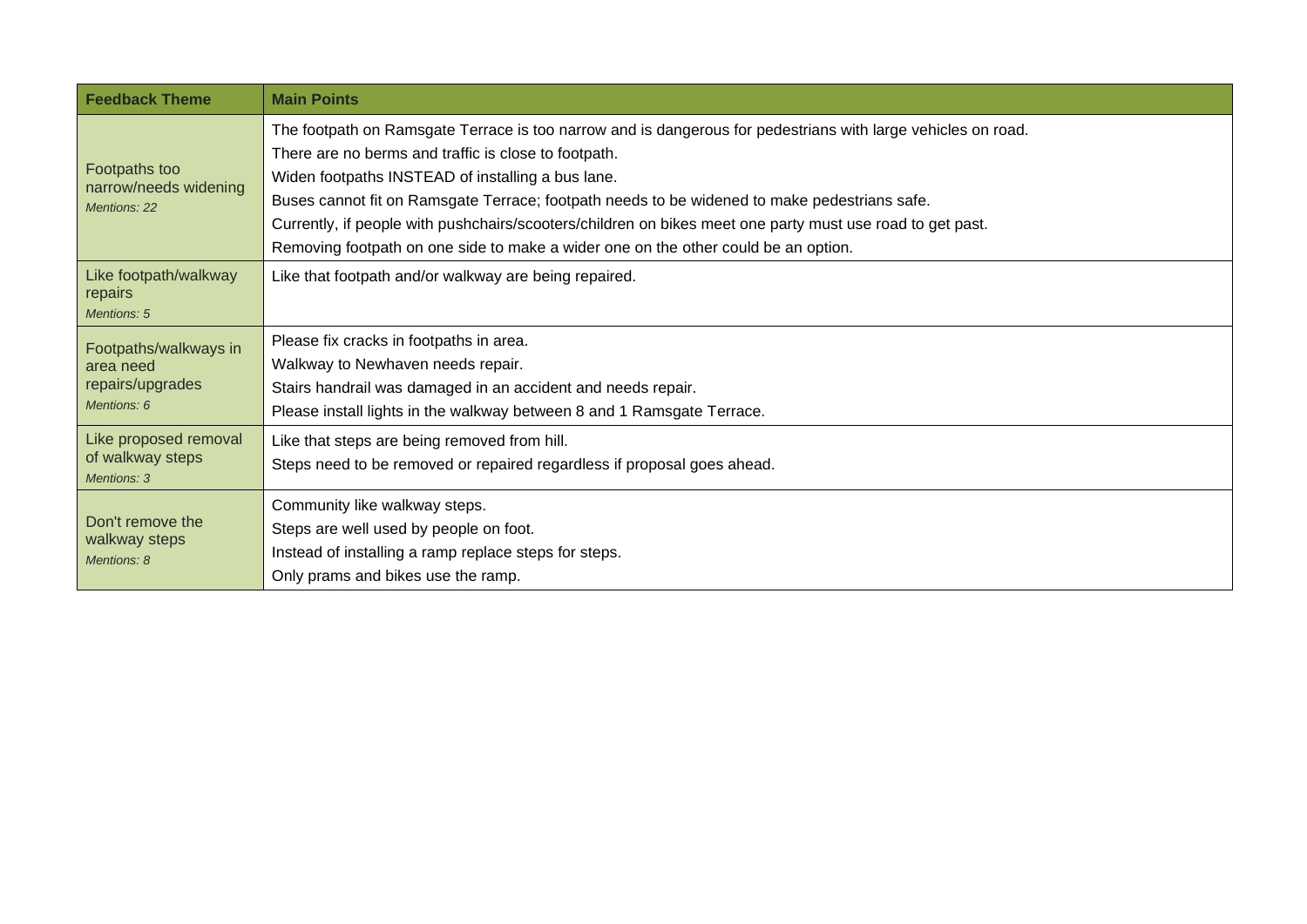### **Traffic, congestion, and parking**

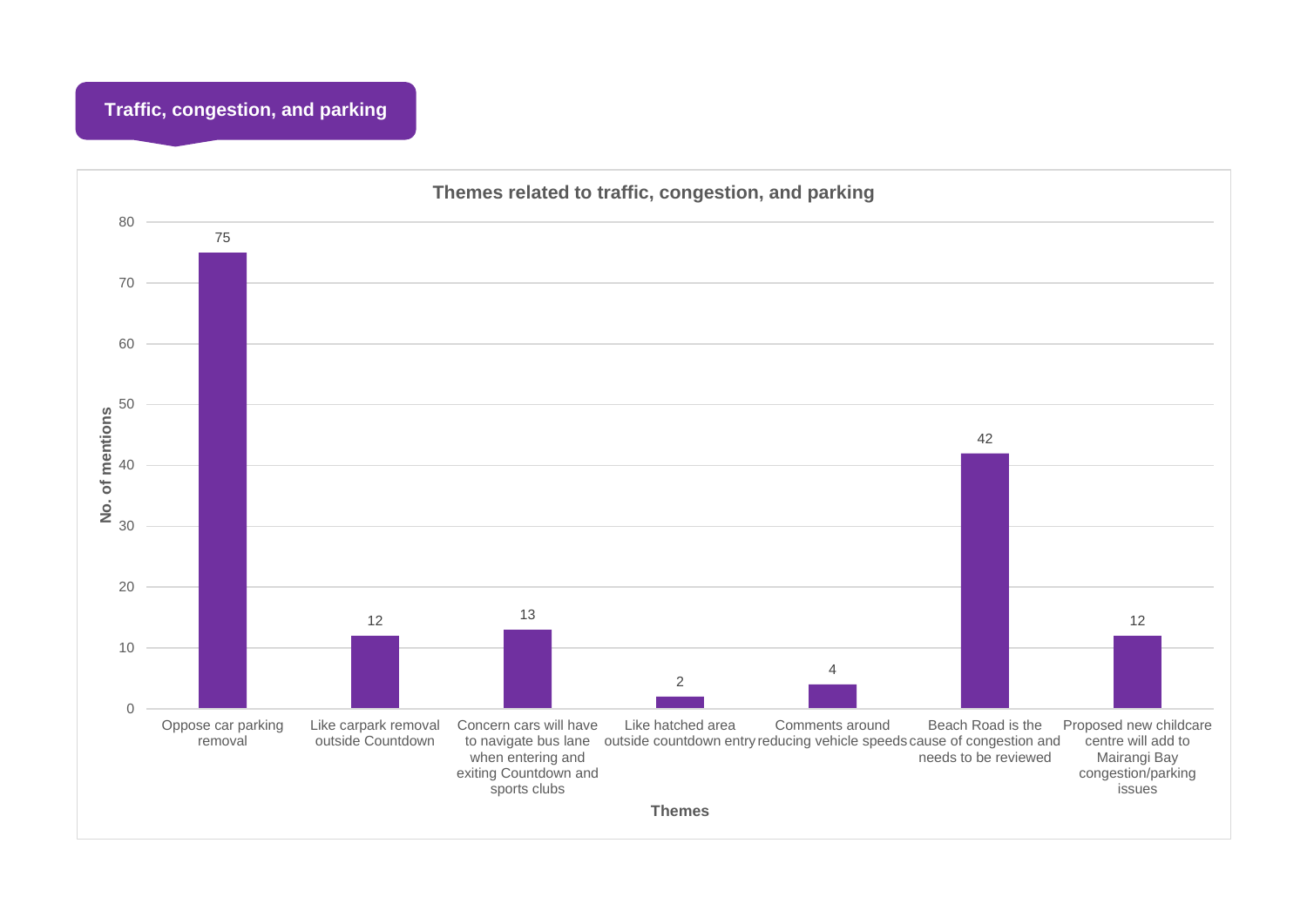| <b>Feedback Theme</b>                                                                                                        | <b>Main Points</b>                                                                                                                                                                                                                                                                                                                                                                                                                                                                                                                                                                                                                                                                                                                       |
|------------------------------------------------------------------------------------------------------------------------------|------------------------------------------------------------------------------------------------------------------------------------------------------------------------------------------------------------------------------------------------------------------------------------------------------------------------------------------------------------------------------------------------------------------------------------------------------------------------------------------------------------------------------------------------------------------------------------------------------------------------------------------------------------------------------------------------------------------------------------------|
| Oppose car parking<br>removal<br>Mentions: 75                                                                                | • Generally, oppose car parking removal.<br>• Elderly use the on-street parking.<br>• The area around the 3 sports club already lacks parking.<br>• This parking is used by people that work in Mairangi Bay shops.<br>• Ramsgate residents use this street for parking.<br>• Other available parking does not suit mobility impaired, or elderly carrying bowling balls (too far away from bowling club).<br>• Parking is required for weekly events at the bowling and Tennis club. Removing car parking will likely mean people stop coming to<br>bowling club events, which could mean the end of the club.<br>• Parking narrows the road and slows down traffic.<br>• Parking provides a barrier between footpath and traffic lane. |
| Like car park removal<br>outside Countdown<br>Mentions: 12                                                                   | • Will make it safer to enter/exit car park (improved visibility).<br>• Like that removing them will improve traffic flow.                                                                                                                                                                                                                                                                                                                                                                                                                                                                                                                                                                                                               |
| Concern cars will have<br>to navigate bus lane<br>when entering and<br>exiting Countdown and<br>sports clubs<br>Mentions: 13 | • Bus lane will add to activity/chaos/confusion in area and make it more difficult/unsafe to enter/exit Countdown carpark.<br>• Increased difficulty entering/exiting Countdown will create traffic congestion.                                                                                                                                                                                                                                                                                                                                                                                                                                                                                                                          |
| Like hatched area<br>outside countdown entry<br>Mentions: 2                                                                  | • Hatched areas will make it easier to get in and out of Countdown car park.                                                                                                                                                                                                                                                                                                                                                                                                                                                                                                                                                                                                                                                             |
| Comments around<br>reducing vehicle speeds<br>Mentions: 4                                                                    | • The proposals changing of the position of the gateway, will move the start of the soon to be implemented 30km/hr speed limit. This will<br>require further consultation.<br>• Reduce the speed limit and/or slow down traffic along Ramsgate Road.                                                                                                                                                                                                                                                                                                                                                                                                                                                                                     |
| Beach Road is the<br>cause of congestion and<br>needs to be reviewed<br>Mentions: 42                                         | • Beach Road is where most congestion is / causes congestion in Mairangi Village and on Ramsgate Terrace.<br>• Recently installed pedestrian crossings close to roundabouts on Beach Rd cause congestion.<br>• Beach Road roundabouts cause congestion:<br>o Changing to traffic lights would reduce congestion.<br>o Changing to signalised roundabouts would reduce congestion.<br>• Remove roundabout by Paper Moon.<br>• Mairangi Village could do with a new traffic layout or by-pass.                                                                                                                                                                                                                                             |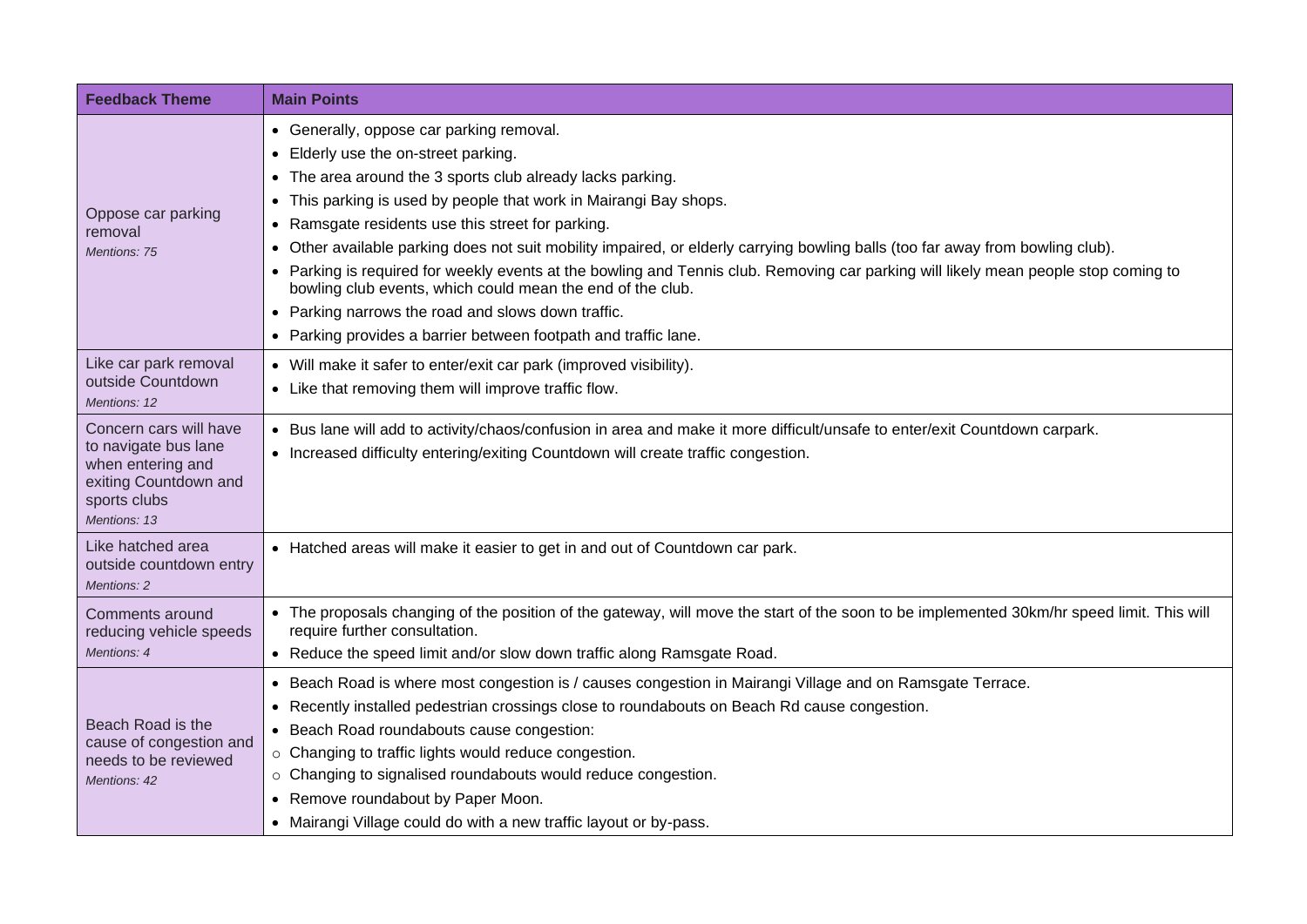| <b>Feedback Theme</b>                                                                                               | <b>Main Points</b>                                                                                                                                                                                     |
|---------------------------------------------------------------------------------------------------------------------|--------------------------------------------------------------------------------------------------------------------------------------------------------------------------------------------------------|
| Proposed new childcare<br>centre will add to<br>Mairangi Bay<br>congestion/parking<br><i>issues</i><br>Mentions: 12 | • A childcare centre is planned for corner of Sidmouth and Beach Road's and will add to congestion.<br>• Childcare centre will take up spare parking on Sidmouth Street during pick up/drop-off times. |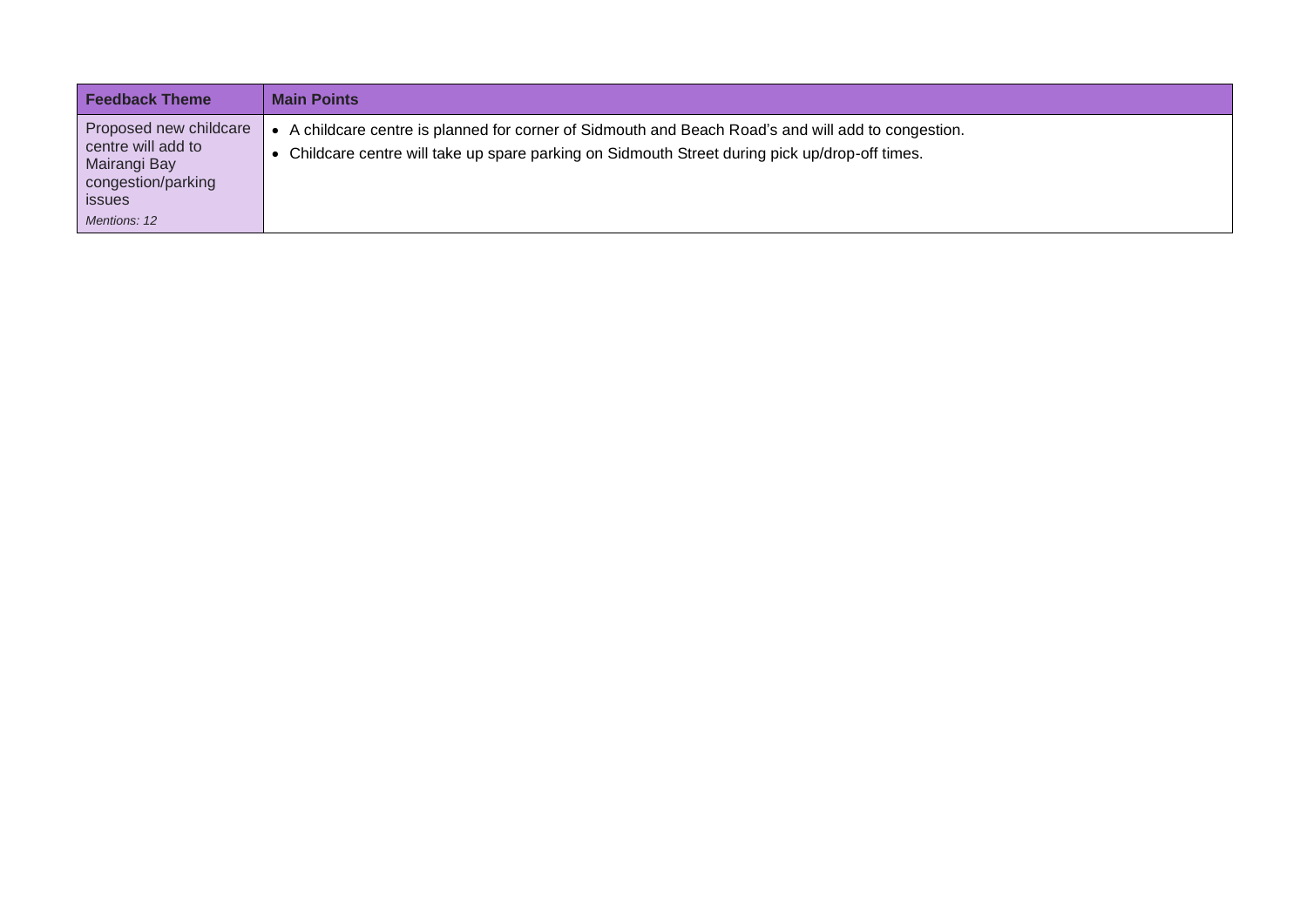